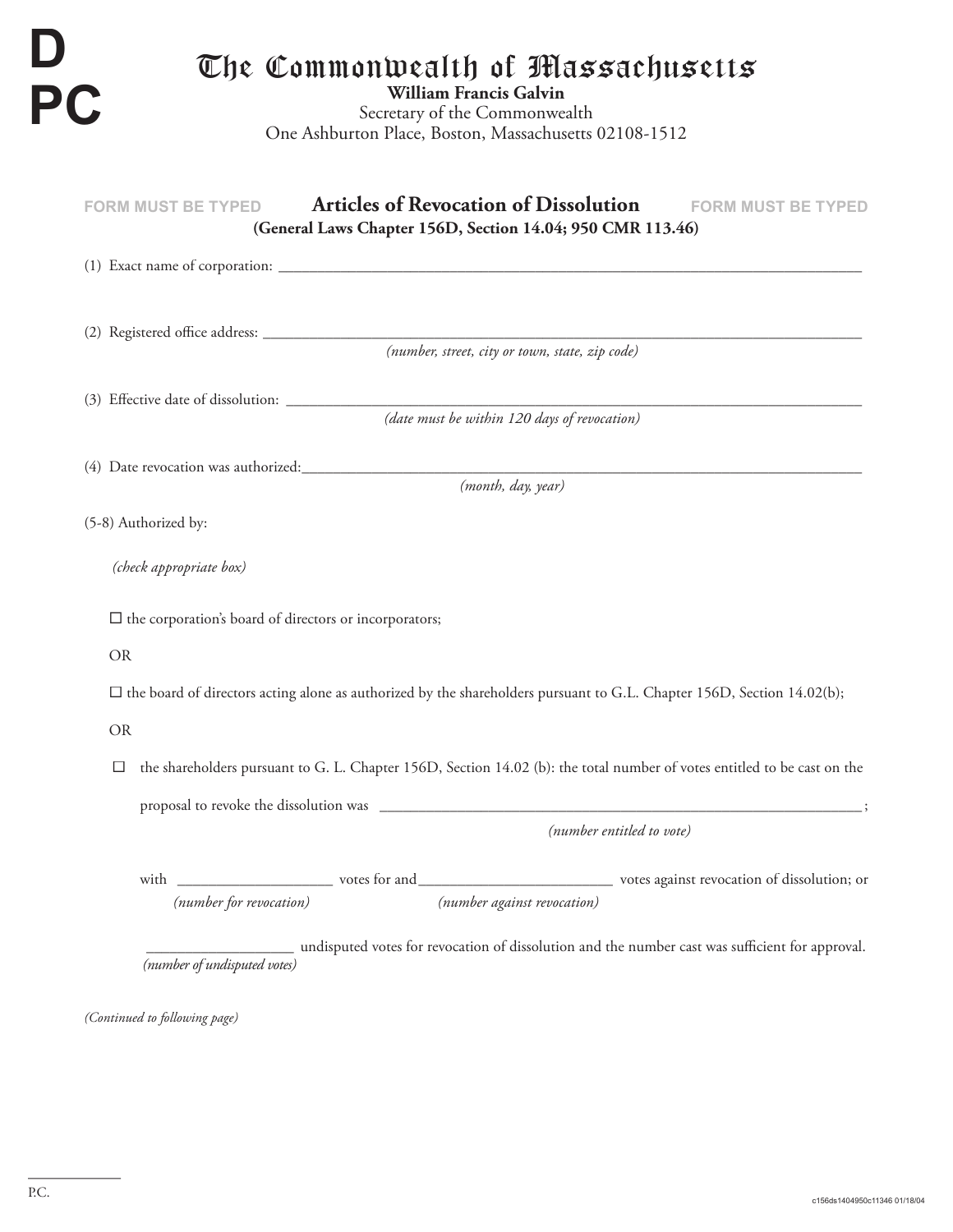If voting by groups is required on the proposal to revoke dissolution, attach additional sheet that states the total number of votes entitled to be cast by each voting group; and either the total number of votes cast for and against revocation by each voting group; or the total of undisputed votes cast for dissolution by each group; and a statement that the number cast for dissolution was sufficient for approval.

OR

 $\square$  any method or procedure specified in the articles of organization pursuant to G.L. Chapter 156D, Section 14.02(a). Sufficient information must be provided to establish that the corporation has complied with the provisions of its articles governing such revocation.

Specify article number: \_\_\_\_\_\_\_\_\_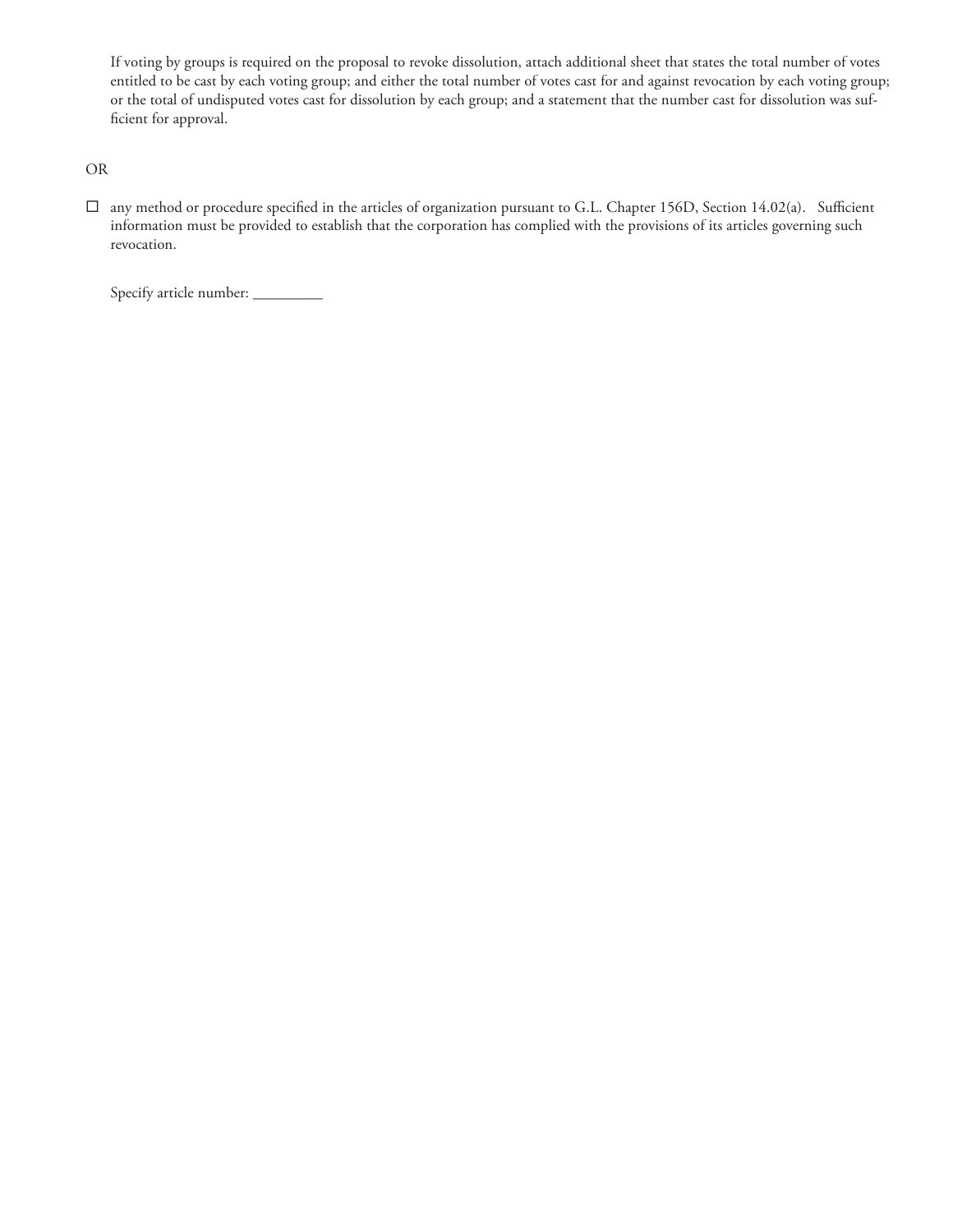(9) The revocation of dissolution is effective at the time and on the date approved by the Division, unless a later effective date not more than 90 days from the date of fi ling is specifi ed: \_\_\_\_\_\_\_\_\_\_\_\_\_\_\_\_\_\_\_\_\_\_\_\_\_\_\_\_\_\_\_\_\_\_\_\_\_\_\_\_\_\_\_\_\_\_\_\_\_\_\_\_\_\_\_\_\_\_\_\_\_\_\_\_\_\_\_

Signed by: \_\_\_\_\_\_\_\_\_\_\_\_\_\_\_\_\_\_\_\_\_\_\_\_\_\_\_\_\_\_\_\_\_\_\_\_\_\_\_\_\_\_\_\_\_\_\_\_\_\_\_\_\_\_\_\_\_\_\_\_\_\_\_\_\_\_\_\_\_\_\_\_\_\_\_\_\_\_\_\_\_\_\_\_\_\_\_\_\_\_\_ ,

*(signature of authorized individual)*

- $\Box$  Chairman of the board of directors,
- ® President,
- $\Box$  Other officer,
- $\Box$  Court-appointed fiduciary,